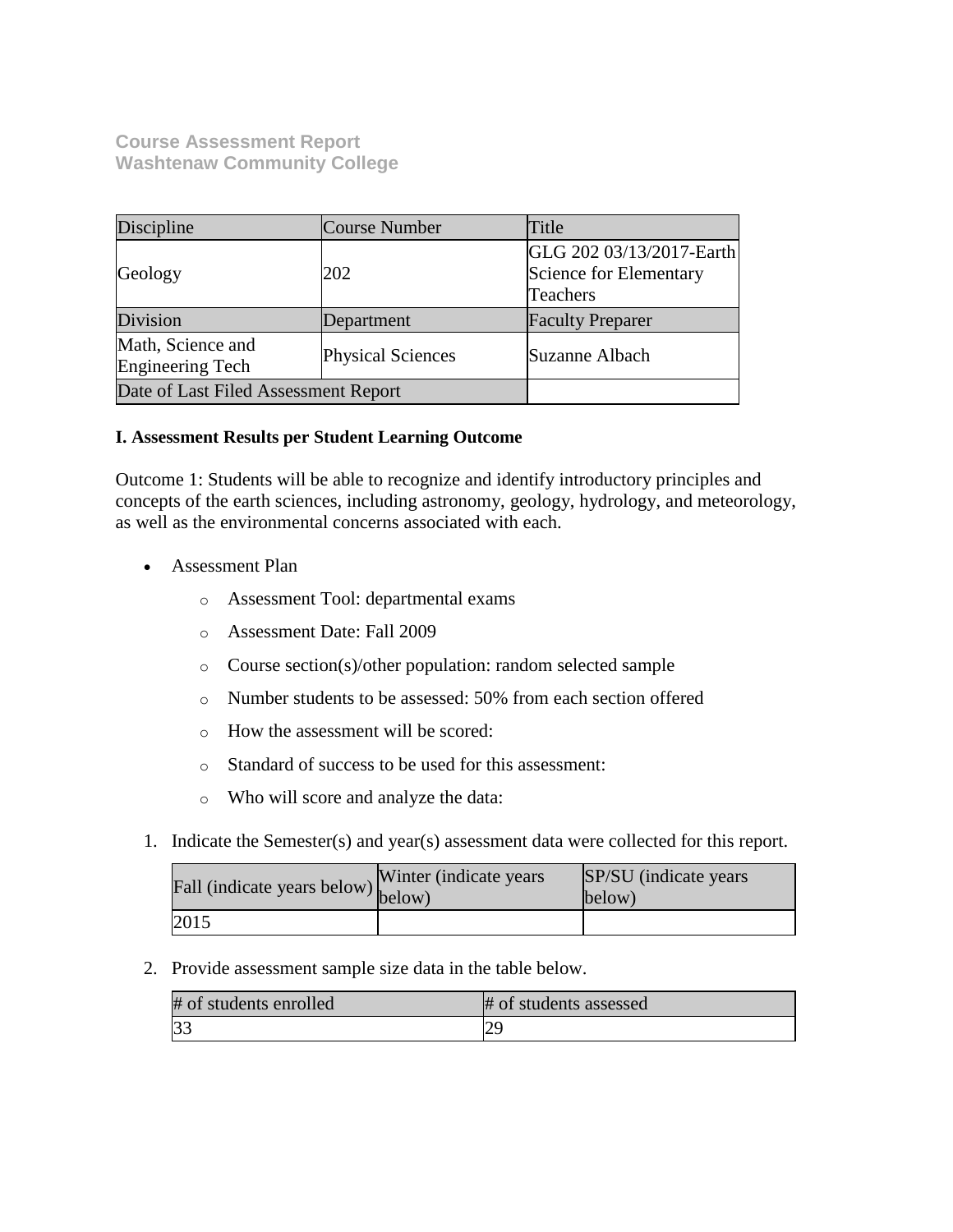3. If the number of students assessed differs from the number of students enrolled, please explain why all enrolled students were not assessed, e.g. absence, withdrawal, or did not complete activity.

Four students were non-attending, so 29 of 33 were used in this Assessment, which is more than our target goal of 50% of each section.

4. Describe how students from all populations (day students on campus, DL, MM, evening, extension center sites, etc.) were included in the assessment based on your selection criteria.

Two sections ran this semester, both were day courses, and both were included.

5. Describe the process used to assess this outcome. Include a brief description of this tool and how it was scored.

Note: This information ("How the Assessment will be scored" appears to be missing from the current GLG 202 Master Syllabus on file. This document will be revised and updated to include this.

What we used, and will add to the revised document: Questions in common were used from individual instructor exams, and were graded using the answer key. Instructors teaching this course worked together to determine which questions were included in the Assessment from the departmental exams for this outcome.

Specific questions in each exam were assessed: 15 multiple choice questions from Exam 1, 9 multiple choice questions from Exam 2, 16 multiple choice questions from Exam 3 and 17 multiple choice questions from Exam 4. Multiple choice items were scored using the answer key.

6. Briefly describe assessment results based on data collected for this outcome and tool during the course assessment. Discuss the extent to which students achieved this learning outcome and indicate whether the standard of success was met for this outcome and tool.

## Met Standard of Success: Yes

Note: The standard of success for this outcome appears to be missing from the current GLG 202 Master Syllabus. This document will be revised and updated to include this.

What we used, and will add to the revised document: Students will correctly answer 75%, or more, of the total questions selected from all exams.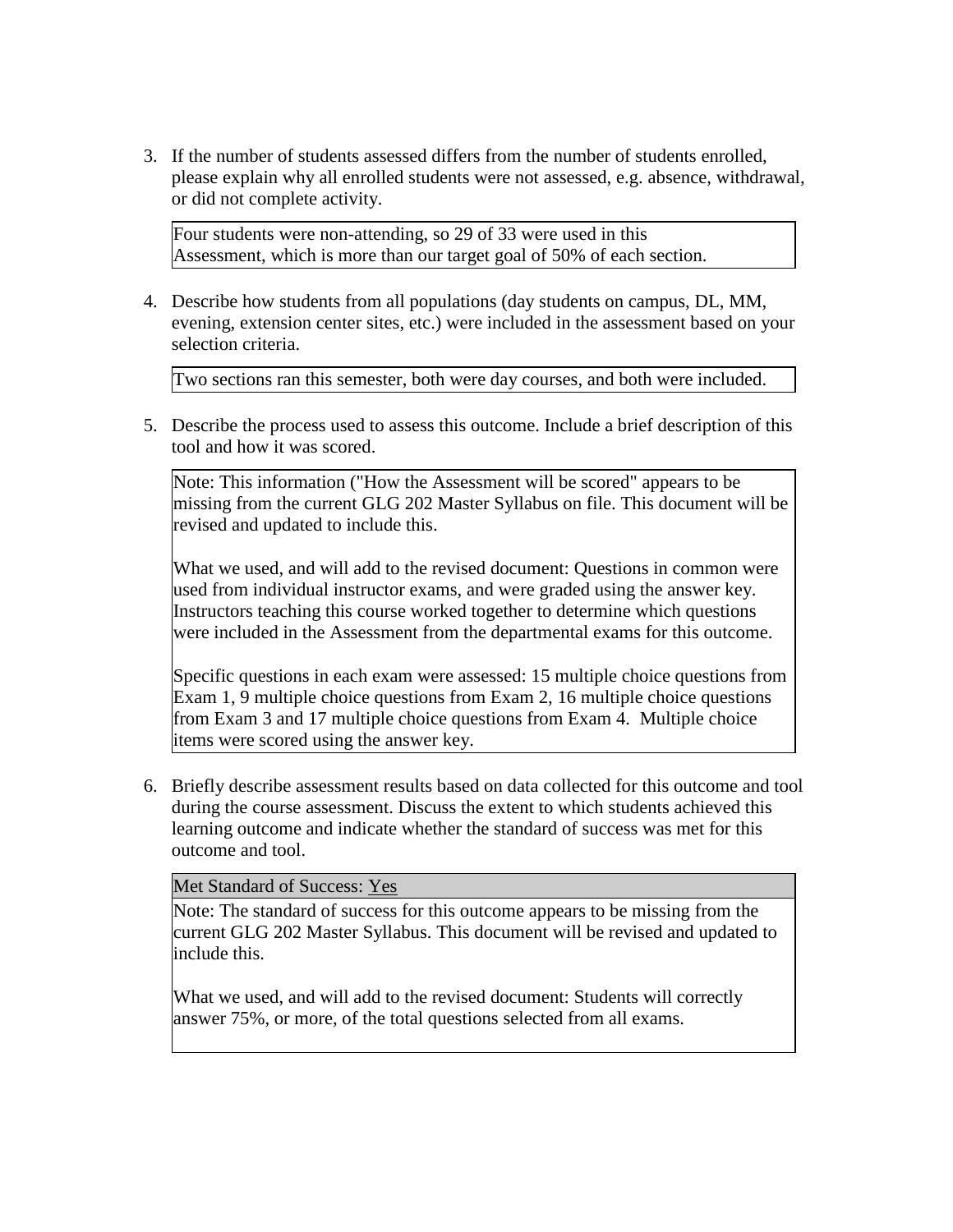Based on this, students scored an overall average of 88.5% for Exam 1, 73.6% for Exam 2, 83.3% for Exam 3, and 80.3% for Exam 4. Overall, this equates to an overall average of 81.4 % for all selected questions covering all four exams.

Based on our standard of success, students have successfully mastered introductory principles and concepts of the Earth sciences.

7. Based on your interpretation of the assessment results, describe the areas of strength in student achievement of this learning outcome.

Students did very well overall on the exams and the data shows that students scored an overall average of 81% mastered the stated outcome based on our standard of success.

8. Based on your analysis of student performance, discuss the areas in which student achievement of this learning outcome could be improved. If student met standard of success, you may wish to identify your plans for continuous improvement.

While we did meet our standard of success, closer examination of individual exams shows areas were we could improve. For example, students scored lower on Exam 2, with a 73.6% overall average. This is likely due to the more difficult subject matter, plate tectonics, which requires significant visualization skills and involves complex systems within the interior of the Earth. Instructors should spend more time on this unit and subject matter, as well as more review on this material going forth.

In addition, instructors should analyze specific questions that were assessed that had less than a 75% success rate across sections to see where instruction can be further emphasized to improve the overall success rate for that material.

Outcome 2: Students will apply appropriate principles and concepts to solve problems, as well as construct and interpret maps, charts, diagrams and graphs.

- Assessment Plan
	- o Assessment Tool: departmental exams
	- o Assessment Date: Fall 2009
	- o Course section(s)/other population: random selected sample
	- o Number students to be assessed: 50% from each section offered
	- o How the assessment will be scored:
	- o Standard of success to be used for this assessment:
	- o Who will score and analyze the data: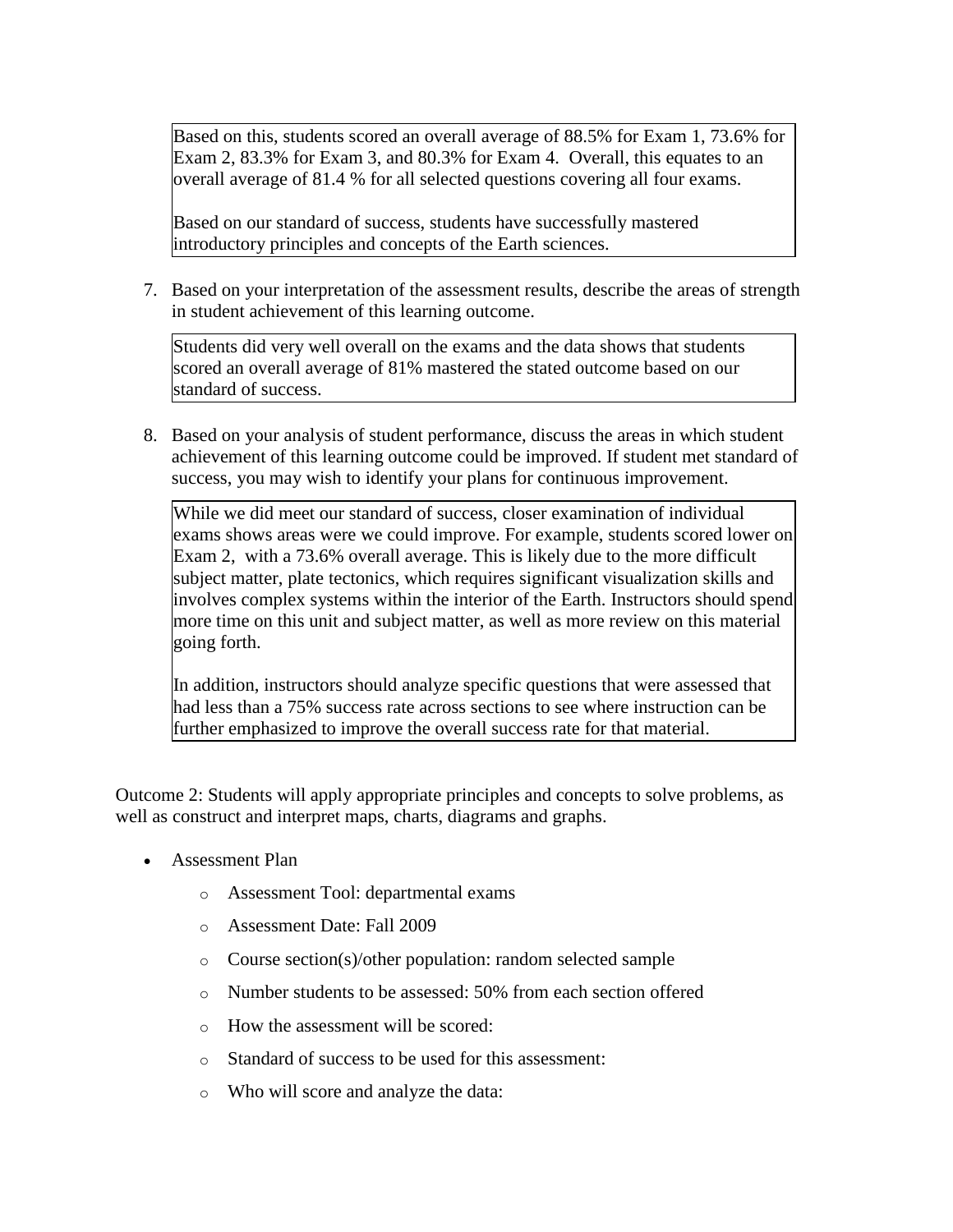1. Indicate the Semester(s) and year(s) assessment data were collected for this report.

| Fall (indicate years below) below) | Winter (indicate years) | SP/SU (indicate years)<br>below) |
|------------------------------------|-------------------------|----------------------------------|
| 2015                               |                         |                                  |

2. Provide assessment sample size data in the table below.

| # of students enrolled | # of students assessed |
|------------------------|------------------------|
| 33                     |                        |

3. If the number of students assessed differs from the number of students enrolled, please explain why all enrolled students were not assessed, e.g. absence, withdrawal, or did not complete activity.

Four students were non-attending, so 29 0f 33 were used in this assessment, which is more than our target goal of 50% of each section.

4. Describe how students from all populations (day students on campus, DL, MM, evening, extension center sites, etc.) were included in the assessment based on your selection criteria.

Two sections ran this semester, both were day courses, and both were included.

5. Describe the process used to assess this outcome. Include a brief description of this tool and how it was scored.

Note: This information ("How the Assessment will be scored" appears to be missing from the current GLG 202 Master Syllabus on file. This document will be revised and updated to include this.

What we used and will add to the revised document: Questions in common were used from individual instructor exams, and were graded using the answer key. Instructors teaching this course worked together to determine which questions were included in the Assessment from the departmental exams for this outcome.

Specific questions in each exam were assessed: 15 multiple choice questions from Exam 1, 9 multiple choice questions from Exam 2, 16 multiple choice questions from Exam 3 and 17 multiple choice questions from Exam 4. Multiple choice items were scored using the answer key.

6. Briefly describe assessment results based on data collected for this outcome and tool during the course assessment. Discuss the extent to which students achieved this learning outcome and indicate whether the standard of success was met for this outcome and tool.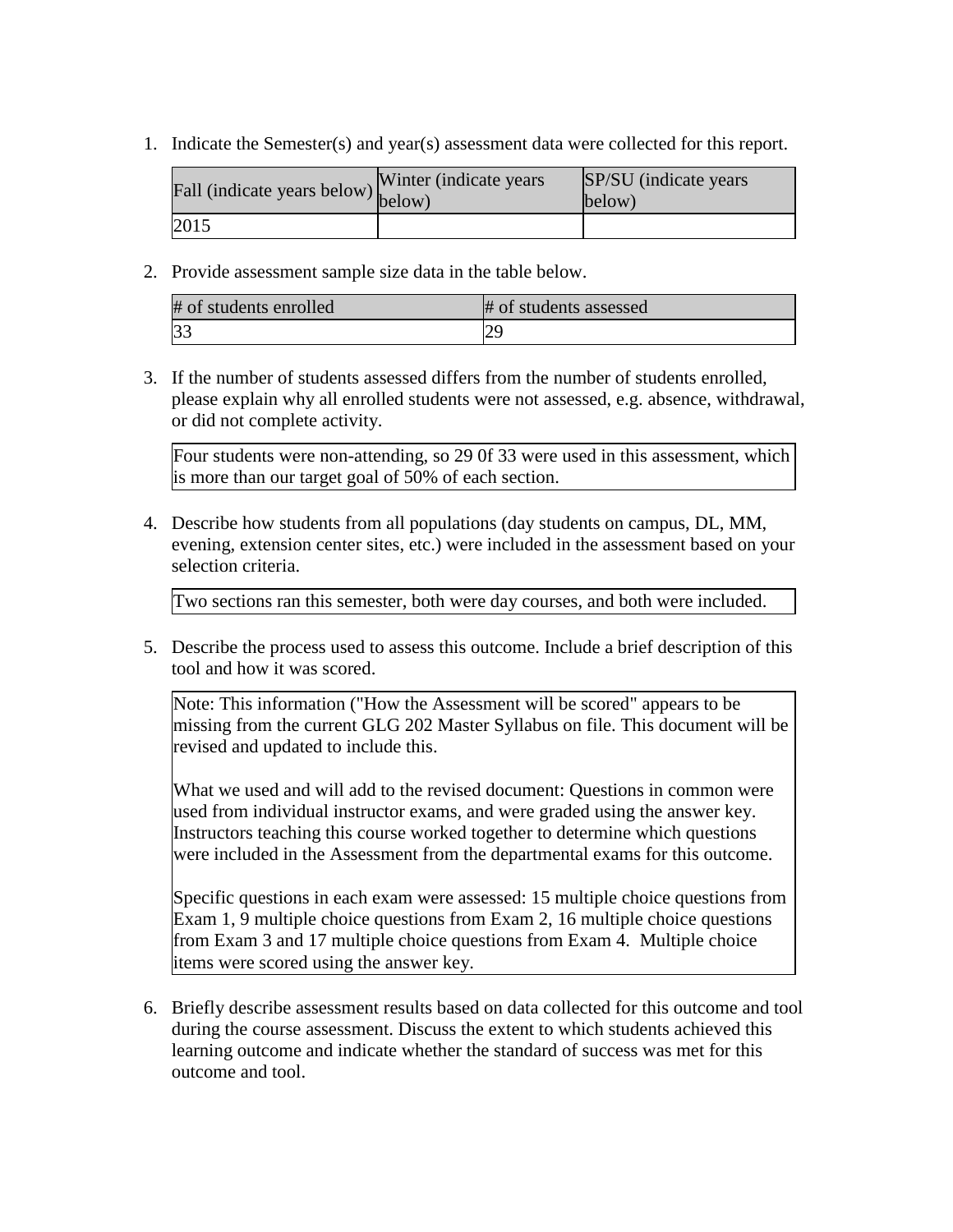Met Standard of Success: Yes

Note: The standard of success for this outcome appears to be missing from the current GLG 202 Master Syllabus. This document will be revised and updated to include this.

What we used and will add to the revised document: Students will correctly answer 75%, or more, of the total questions selected from all exams.

Based on this, students scored an overall average of 88.5% for Exam 1, 73.6% for Exam 2, 83.3% for Exam 3, and 80.3% for Exam 4. Overall, this equates to an overall average of 81.4 % for all selected questions covering all four exams.

Based on our standard of success, students have successfully applied appropriate principles and concepts to solve problems, as well as construct and interpret maps, charts, diagrams and graphs.

7. Based on your interpretation of the assessment results, describe the areas of strength in student achievement of this learning outcome.

Students did very well overall on the exams, and the data shows that students scored an overall average of 81% mastered the stated outcome based on our standard of success.

8. Based on your analysis of student performance, discuss the areas in which student achievement of this learning outcome could be improved. If student met standard of success, you may wish to identify your plans for continuous improvement.

While we did meet our standard of success, closer examination of individual exams shows areas were we could improve. For example, students scored lower on Exam 2, with a 73.6% overall average. This is likely due to the more difficult subject matter, plate tectonics, which requires significant visualization skills and involves complex systems within the interior of the Earth. Instructors should spend more time on this unit and subject matter, as well as more review on this material going forth.

In addition, instructors should analyze specific questions that were assessed that had less than a 75% success rate across sections to see where instruction can be further emphasized to improve the overall success rate for that material.

Outcome 3: Students will employ appropriate teaching methodology to successfully create and present lesson plans.

- Assessment Plan
	- o Assessment Tool: teaching presentations and lesson portfolio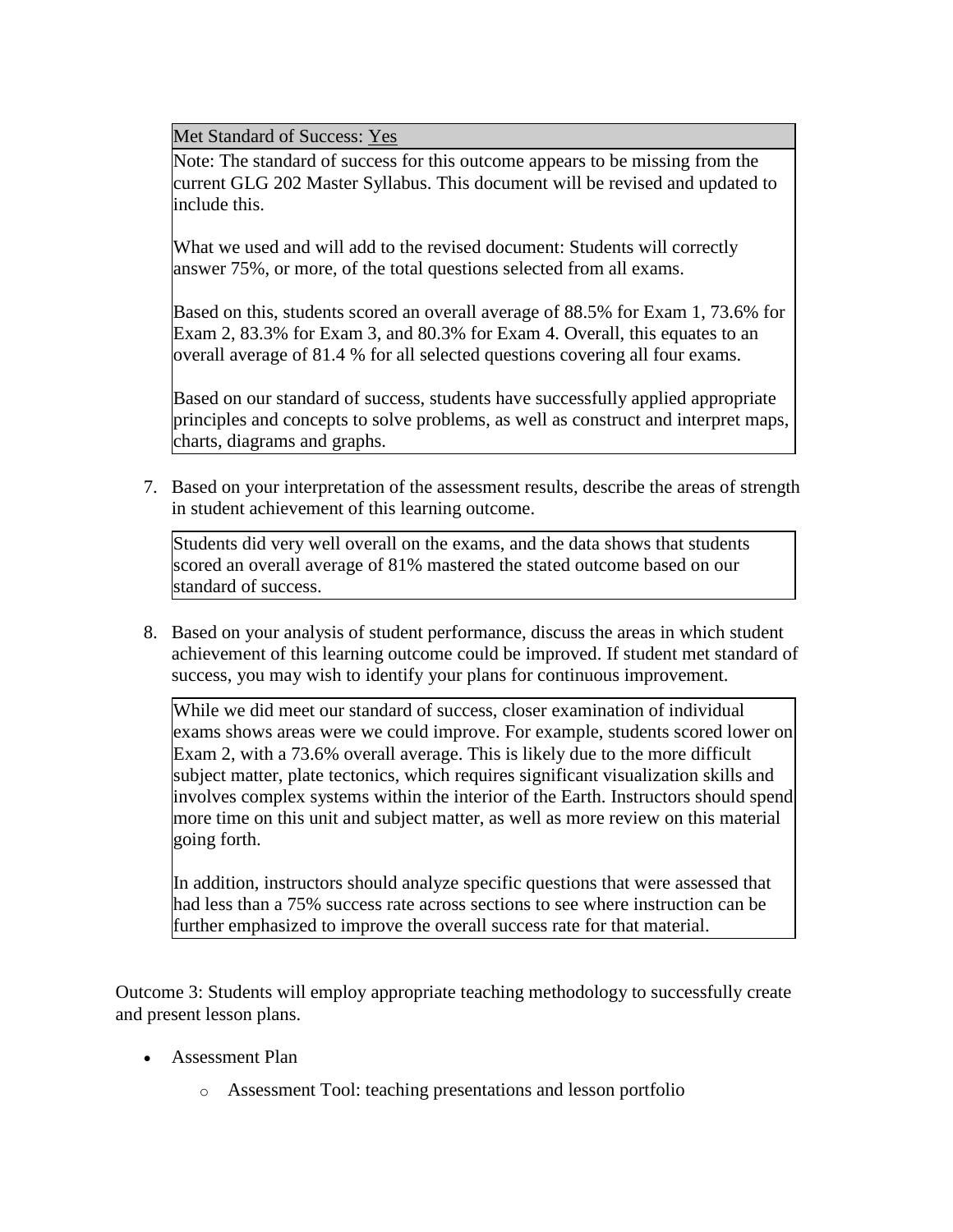- o Assessment Date: Fall 2009
- o Course section(s)/other population: random selected sample
- o Number students to be assessed: 50% from each section offered
- o How the assessment will be scored:
- o Standard of success to be used for this assessment:
- o Who will score and analyze the data:
- 1. Indicate the Semester(s) and year(s) assessment data were collected for this report.

| Fall (indicate years below) below) | Winter (indicate years) | SP/SU (indicate years)<br>below) |
|------------------------------------|-------------------------|----------------------------------|
| 2015                               |                         |                                  |

2. Provide assessment sample size data in the table below.

| # of students enrolled | # of students assessed |
|------------------------|------------------------|
| 3 <sup>3</sup>         |                        |

3. If the number of students assessed differs from the number of students enrolled, please explain why all enrolled students were not assessed, e.g. absence, withdrawal, or did not complete activity.

Four students were non-attending, so 29 0f 33 were used in this Assessment, which is more than our target goal of 50% of each section.

4. Describe how students from all populations (day students on campus, DL, MM, evening, extension center sites, etc.) were included in the assessment based on your selection criteria.

Two sections ran this semester, both were day courses, and both were included.

5. Describe the process used to assess this outcome. Include a brief description of this tool and how it was scored.

Note: This information ("How the Assessment will be scored" appears to be missing from the current GLG 202 Master Syllabus on file. This document will be revised and updated to include this.

What we used and will add to the revised document: Departmental rubrics were used to score both the lesson portfolio and the lesson presentation. Instructors teaching this course worked together to create these rubrics.

6. Briefly describe assessment results based on data collected for this outcome and tool during the course assessment. Discuss the extent to which students achieved this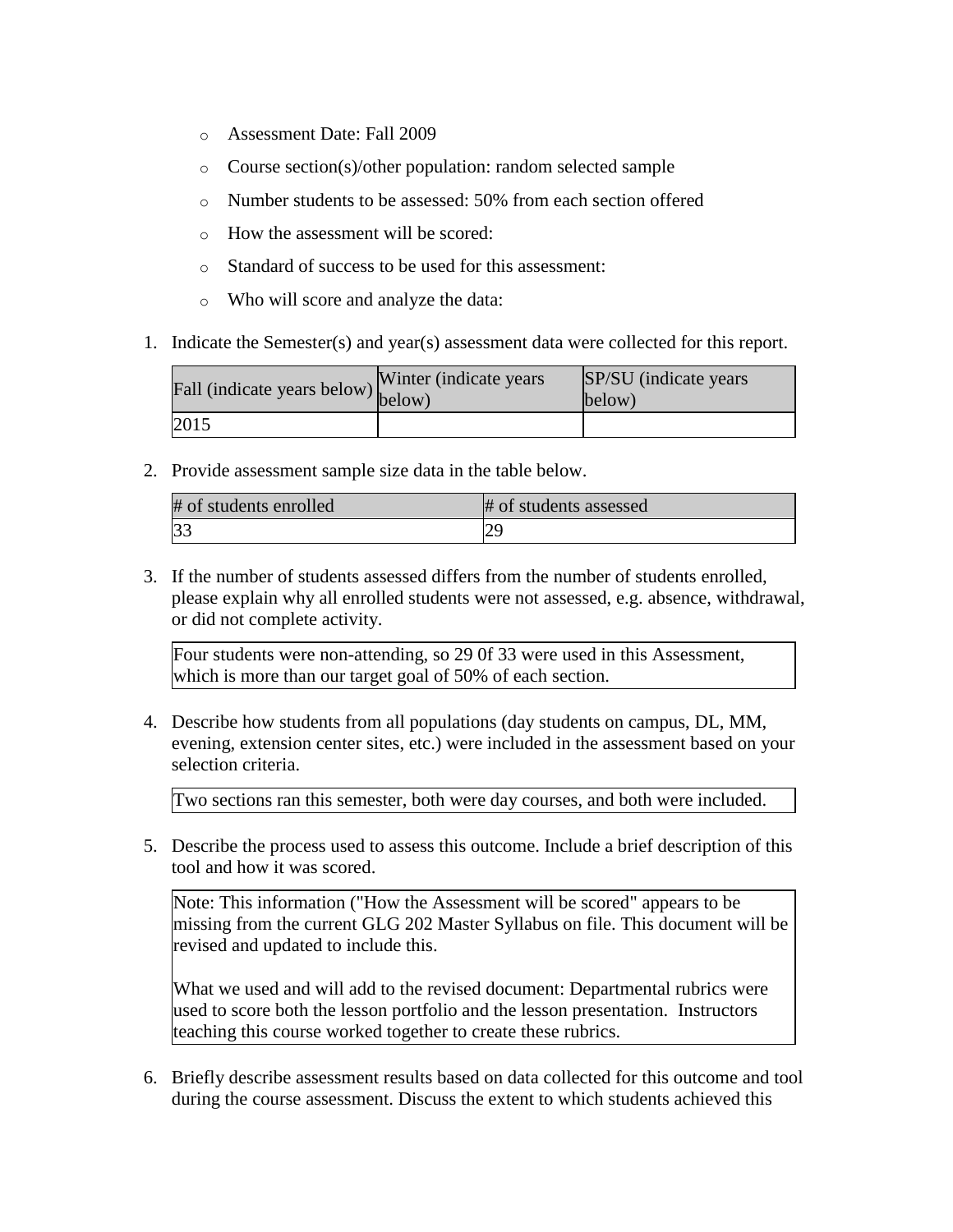learning outcome and indicate whether the standard of success was met for this outcome and tool.

Met Standard of Success: No

Note: The standard of success for this outcome appears to be missing from the current GLG 202 Master Syllabus. This document will be revised and updated to include this.

What we used and will add to the revised document: Students will score an overall average of 75%, or better, on both the lesson portfolio and the lesson presentation.

Based on this, students obtained a 72% overall average on the lesson portfolio project and a 82% overall average on the lesson presentation.

Based on our standard of success, students have successfully mastered the lesson presentation but fell slightly short on the lesson portfolio.

7. Based on your interpretation of the assessment results, describe the areas of strength in student achievement of this learning outcome.

For Outcome 3, students did very well on their single lesson presentation, achieving a 82% overall average. We attribute this to having provided students with a grading rubric, examples, and dedicated time in class to prepare for this assignment.

8. Based on your analysis of student performance, discuss the areas in which student achievement of this learning outcome could be improved. If student met standard of success, you may wish to identify your plans for continuous improvement.

Students had some difficulty with the lesson portfolio used in this outcome, obtaining an overall average of 72%, which fell below our standard of success. While we do provide the students with a scoring rubric, examples, and dedicated time in class to work on this, we find that some students procrastinate and either are unable to finish, or turn in incomplete work, which is what has brought down the overall average. Those that do complete it, pass well above the standard for success measurement. We believe that having students show progress before the deadline will help students stay on track and obtain help well before the deadline, and this will help improve the overall outcome.

## **II. Course Summary and Action Plans Based on Assessment Results**

1. Describe your overall impression of how this course is meeting the needs of students. Did the assessment process bring to light anything about student achievement of learning outcomes that surprised you?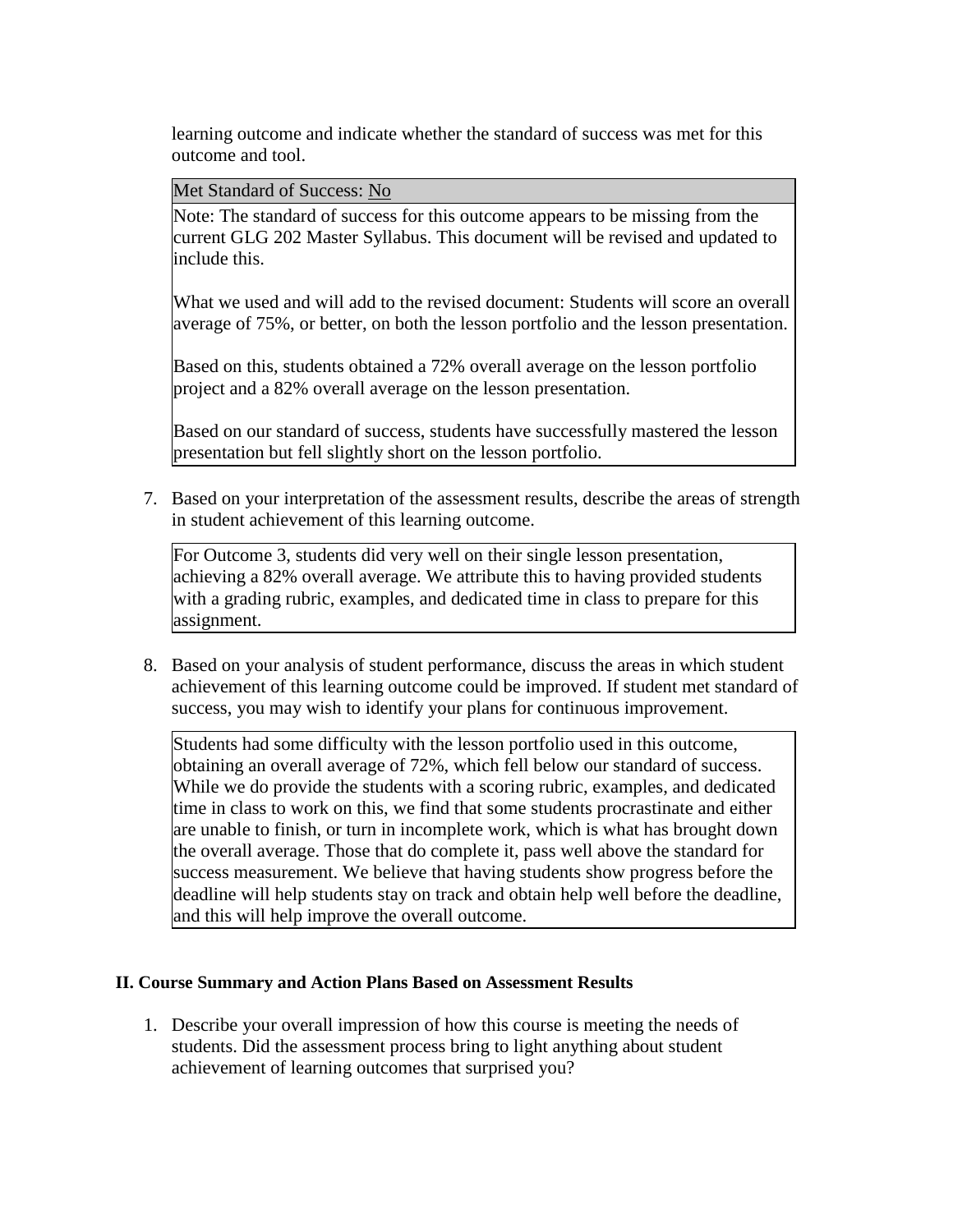Overall, we were very happy that students were meeting, or nearly meeting all course objectives. The assessment process really showed us that more instruction needs to be spent on the second unit material involving plate tectonics. We also were able to see the importance of having students show progress on their culminating project, the lesson portfolio.

Otherwise, we were very happy with the results and eager to implement the suggestions to help further improve our student success.

2. Describe when and how this information, including the action plan, was or will be shared with Departmental Faculty.

The summary report with data has already been sent to all the faculty teaching this course.

3.

Intended Change(s)

| <b>Intended Change</b>                          | Description of the<br>change                                                                                                                                                                                                                                                                                                                                                                                     | Rationale                                                                                                                                                               | Implementation<br>Date |
|-------------------------------------------------|------------------------------------------------------------------------------------------------------------------------------------------------------------------------------------------------------------------------------------------------------------------------------------------------------------------------------------------------------------------------------------------------------------------|-------------------------------------------------------------------------------------------------------------------------------------------------------------------------|------------------------|
| <b>Other: Master</b><br><b>Syllabus Changes</b> | The Master<br>Syllabus, needs to<br>be updated to reflect<br>the missing<br>language specifying The changes for the<br>how the assessment Master Syllabus are<br>will be scored, the<br>standard of success<br>to be used for the<br>assessment, and<br>who will score and<br>analyze the data.<br>Otherwise, no other easier.<br>changes are deemed<br>necessary for the<br>Master Syllabus for<br>this course. | required, but<br>missing. So,<br>completing this will 2017<br>update this<br>document and make<br>future assessments                                                    |                        |
| Other: Course<br>Procedures                     | We plan to change<br>course procedures<br>by having students<br>show progress on<br>their final project,<br>the lesson portfolio,<br>and to spend more<br>class time covering<br>and reviewing the                                                                                                                                                                                                               | We believe the<br>changes in the<br>course, as outlined<br>above, will<br>strengthen student<br>success and deepen<br>their understanding<br>of the course<br>concepts. | 2016                   |